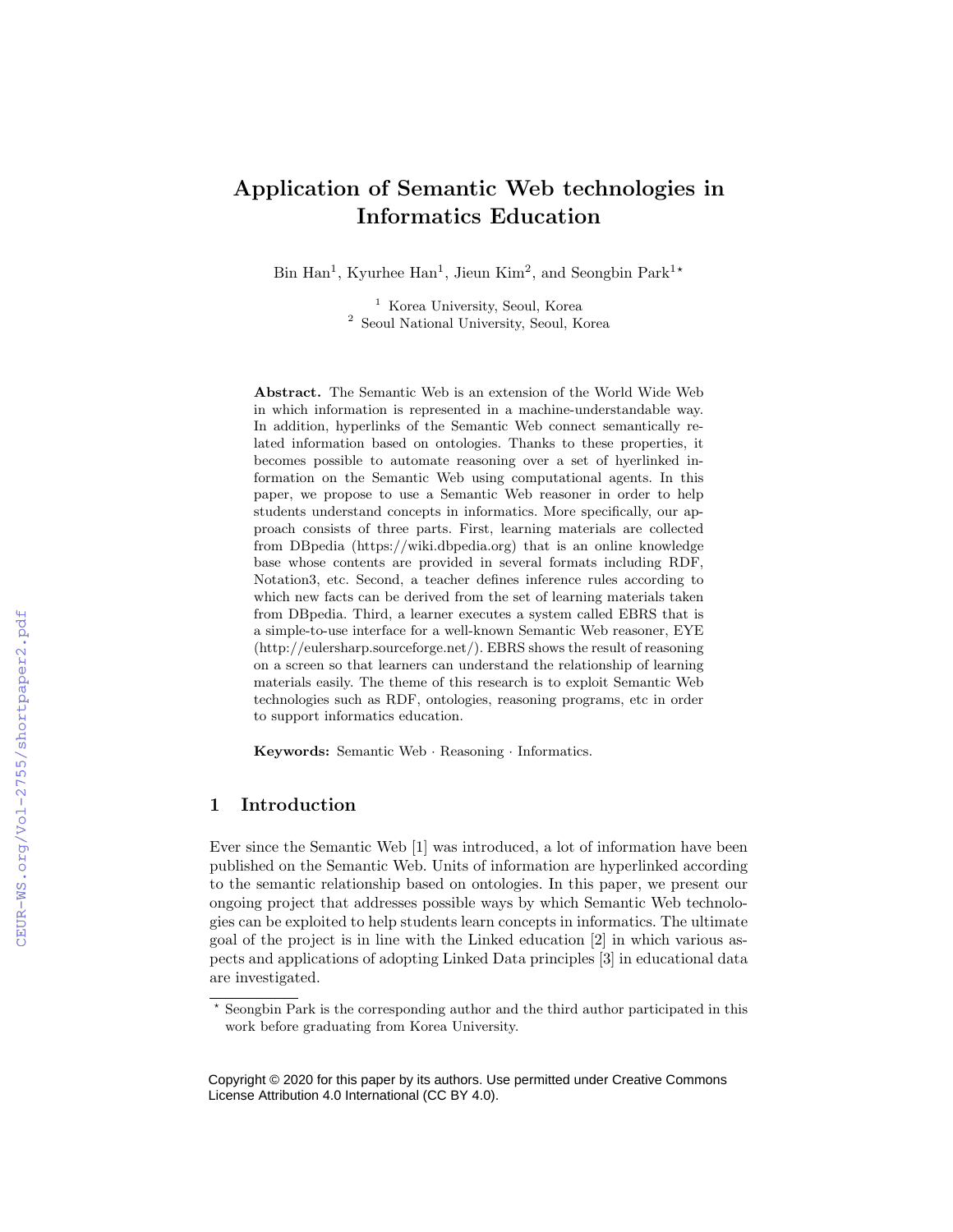#### 2 F. Author et al.

The basic idea behind our approach is to use a reasoning system over the set of educational linked data on the Semantic Web so that the system can show a list of inter-related concpets which is the reasoning result. Since the data on the Semantic Web are represented in a machine-understandable way, the identification of two or more related concepts can be automated using inference rules. To this end, we use a system called EBRS [4] that shows both the input and output of the reasoning. EBRS is currently available at https://github.com/comjang/EBRS. Fig. 1) shows that a learning material called Algorithm.n3 encoded in Notation3 format (https://www.w3.org/TeamSubmission/n3/) as well as Algorithmrule.n3 that contains inference rules are fed into EBRS and the reasoning result is returned from EBRS.



Fig. 1. The input and output of EBRS

More specifically, Algorithm.n3 is downloaded from DBpedia and it contains a list of triples in which each triple takes on the form of "subject-predicateobject". In a triple, a predicate can be interpreated as a hyperlink that connects a subject and an object. A part of Algorithm.n3 where the predicate "hypernim" is used is shown below. "ns0" in front of "hypernim" denotes the namespace http://purl.org/linguistics/gold/ in which this word is defined. For example, the first line means that Multiple signal classification and Algorithm are in a hypernim relation.

```
...
dbr:Multiple_signal_classification ns0:hypernym dbr:Algorithm .
dbr:Intelligent_Water_Drops_algorithm ns0:hypernym dbr:Algorithm .
dbr:Bareiss_algorithm ns0:hypernym dbr:Algorithm .
dbr:Weak_NP-completeness ns0:hypernym dbr:Algorithm .
...
```
Algorithmrule.n3 is shown below and it is the file that contains inference rules that a teacher can define. This file consists of three namespaces followed by an inference rule that states that if "s" and Algorithm are in a hypernim relation, then "s" and Complexity are related. There can be various possible inference rules that can be defined here and which inference rules can be defined depends on the structure of learning materials. It is this part that a teacher should be careful about in order to provide students with helpful knowledge that can be derived by reasoning.